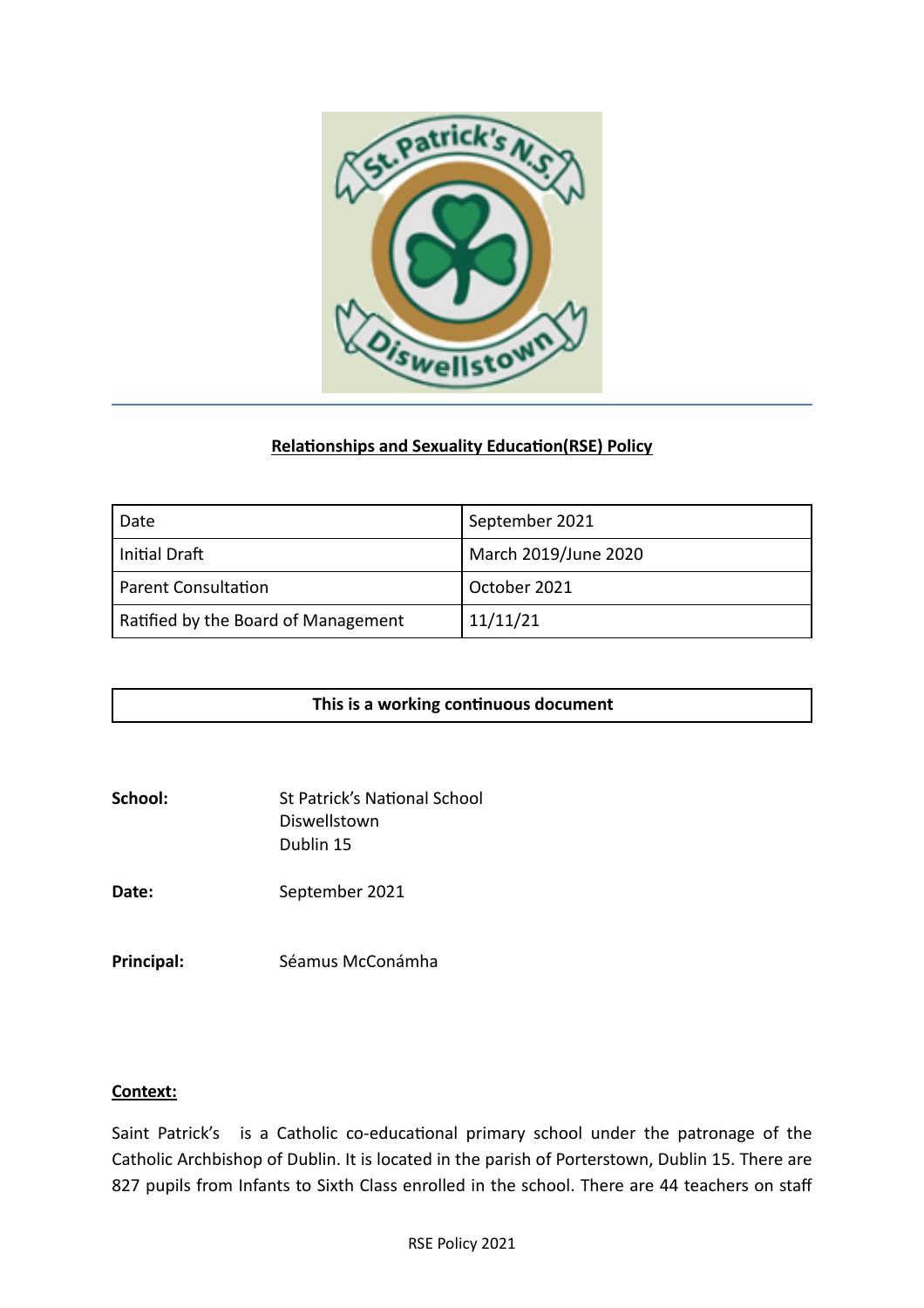including an Administrative Principal, Administrative Deputy Principal as well as a number of special needs assistants and ancillary staff.

Learning about Relationships and Sexuality is a lifelong process. Children learn about relationships and sexuality primarily from their parents. The school based Relationships and Sexuality Education (RSE) programme complements and supports what children are learning at home. The Department of Education and Skills requires all schools to teach RSE and to have an RSE policy. This school policy will ensure that RSE is taught in a way that reflects the core values and ethos of the school. RSE-specific education or core RSE education (sensitive lessons) belong to the strand units Taking Care of My Body and Growing and Changing

# **Introductory Statement & Rationale**

This policy statement outlines our approach to the teaching of RSE in Saint Patrick's NS. An RSE policy was initially developed in 2003 to inform the teaching of RSE in the school. The policy was updated in 2021 in consultation with the teaching staff and Parents Association. This revised policy further informs teachers and parents of (i) the RSE content that is taught at each class level and (ii) outlines the organisation and management of the RSE programme in Saint Patrick's NS. RSE is taught in accordance with the curriculum guidelines of the Department of Education and in the context of the Catholic ethos and philosophy of the school.

# **Social Personal and Health Education (SPHE) & Relationships and Sexuality Education (RSE):**

The SPHE curriculum provides opportunities for pupils to learn basic personal and social skills which foster integrity, self-confidence and self-esteem, while nurturing sensitivity to the rights and feelings of others. The Stay Safe Programme is a component of SPHE and is taught under the strand unit 'Personal Safety'. This programme teaches personal safety skills and helps children to deal with upsetting, unsafe or frightening situations.

RSE is an integral part of SPHE. The RSE programme is taught within the context of the SPHE curriculum … Taking Care of My Body and Growing and Changing….. for all class levels. RSE aims to provide opportunities for pupils to learn about relationships and sexuality in ways that help them think and act in a moral, caring and responsible way.

# Aims of our Relationship and Sexuality Education programme:

- To enhance the personal development, self-esteem and well-being of each child.
- To help young people develop healthy friendships and relationships.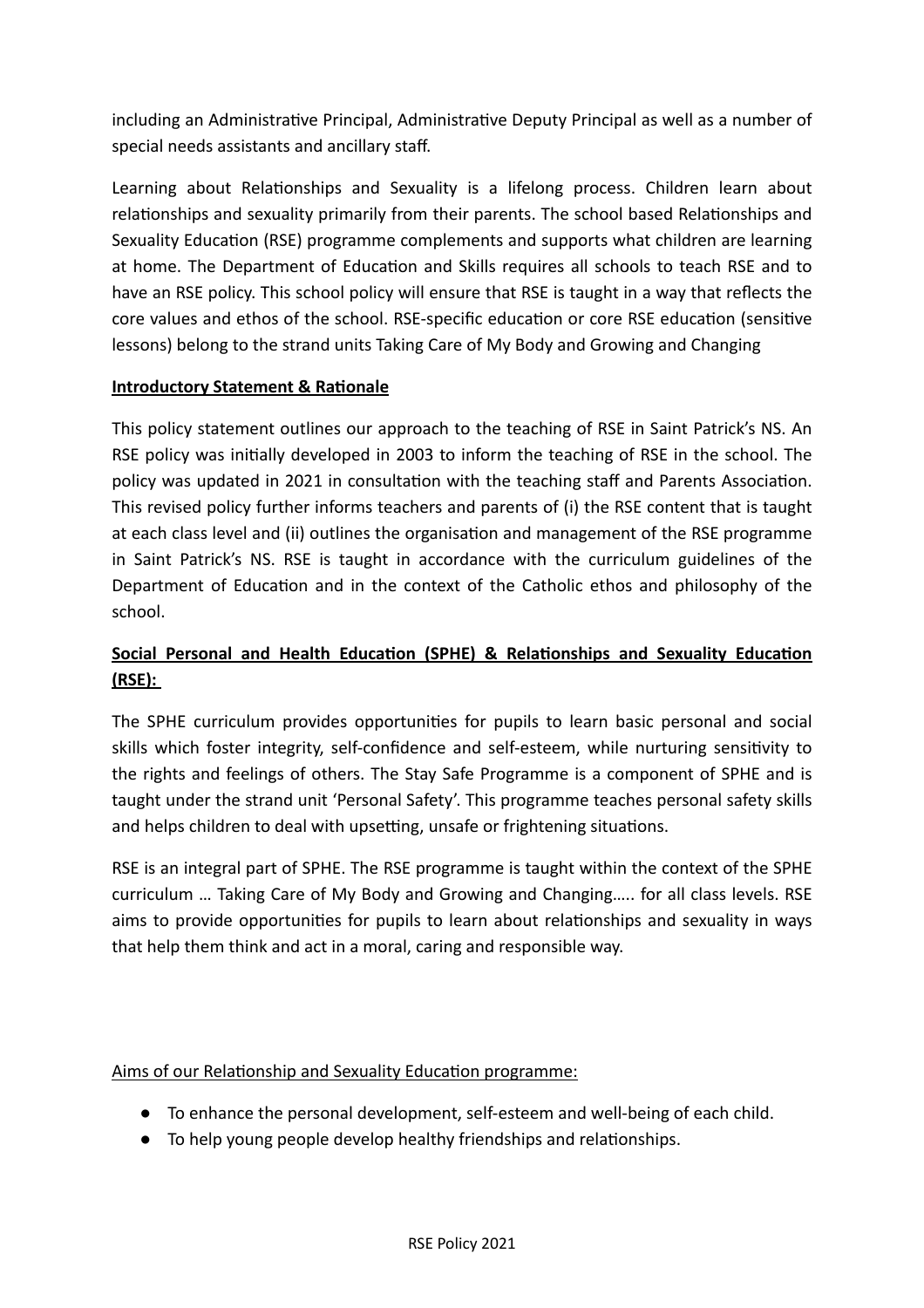- To provide children with language through which they may seek clarification, ask questions and discuss all aspects of their growth and development.
- To foster an understanding of, and a healthy attitude to, human sexuality and relationships in a moral, spiritual and social framework.
- To develop and promote in the child a sense of wonder and awe at the process of birth and new life.
- To understand the physical changes that happen with the onset of puberty (Senior Classes: 3rd – 6th classes)
- To enable the child to acquire an understanding of, and respect for, human love, sexual intercourse and reproduction  $(3<sup>rd</sup> - 6<sup>th</sup>$  classes)
- To enhance the capacity of the child to resist sexual exploitation and abuse.

# **Organisation of RSE**

- RSE lessons, as per the curriculum guidelines, are taught from Infants to 6th Class by the class teacher.
- Aspects of the SPHE and RSE curriculum may also be integrated with other curricular areas and with Wellbeing Programmes.
- Parents are acknowledged as the primary educators of their children and the school works in partnership with parents in the education process.
- The SPHE coordinator will provide CPD on the content of 'sensitive lessons' and powerpoint presentations to class teachers prior to the lessons being taught.
- The content of the 'sensitive lessons' for 4th 6th and a 'Parent Information Meeting' is provided to parents prior to the lessons being taught, to summarise the content of said lessons.
- Parents have the right to withdraw their child from specific, sensitive lessons on the understanding that they take full responsibility for this aspect of their child's education themselves.
- If a parent chooses to remove a child from RSE lessons, they should do so in writing to the school and this must be recorded on Aladdin.
- Pupils who are not participating in the RSE 'sensitive lesson' are placed in another class, or the principals or deputy principals office, for supervision for the duration of the lesson.
- Each year the school will notify parents in advance of the planned teaching of the RSE 'sensitive lessons'. It will be the responsibility of the parents to inform the school in writing of a decision to withdraw a pupil. However if a pupil is withdrawn, the school cannot guarantee that other pupils will not discuss the content of the lesson(s) in that pupil's presence.
- Pupils are introduced to all aspects of the RSE Programme at an age appropriate level, in accordance with the curriculum guidelines
- Teachers model appropriate vocabulary relating to sexuality, growing up, physical changes, parts of the body and feelings.
- Teachers teach only the content/topics advised for the class level and will only answer questions relevant to the programme for that class level. Teachers inform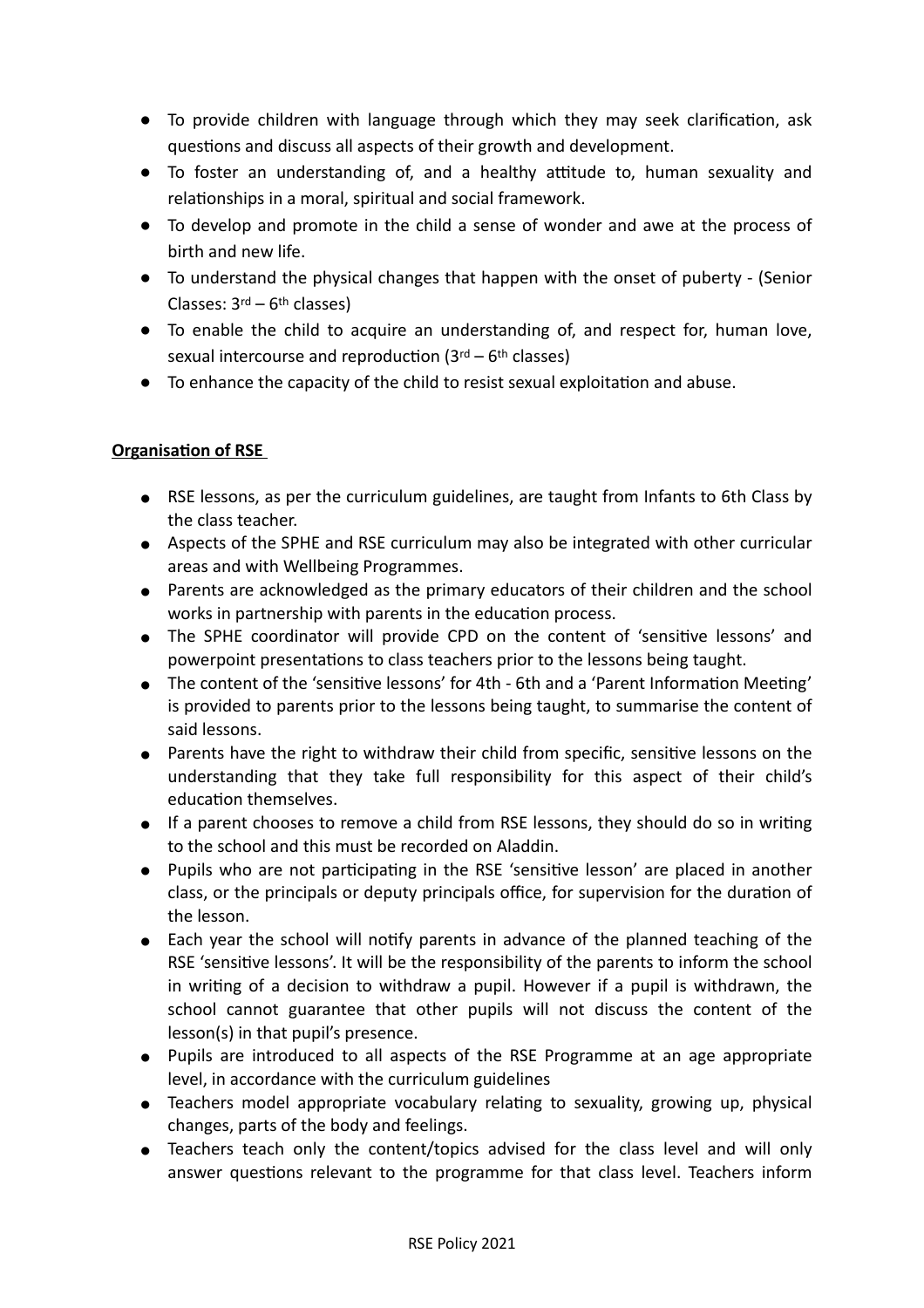pupils at the beginning of the RSE 'sensitive lesson' that it may not be possible to answer all questions from pupils. They will use the 'Ask it Basket' to facilitate questions.

- Teachers do not give or seek personal information.
- Pupils are advised that it is inappropriate to discuss information about certain aspects of the RSE programme with younger siblings or friends.
- Pupils are encouraged to discuss the learning outcomes of the RSE lessons with their parents/guardians.
- Respect for personal privacy and for personal information is emphasised with the pupils. Pupils are encouraged to use 'a person I know' in place of naming a person when sharing personal information.
- Teachers will encourage pupils to come to them in private if they would like to discuss an aspect of the lesson that they may not be comfortable with discussing in front of their peers.
- If a child makes a disclosure to a teacher that the teacher feels a parent needs to be aware of they will contact the parent in question.
- If a child makes a disclosure to a teacher that the teacher feels is a child protection disclosure, they are mandated to report it to the Designated Liaison Person (Séamus MacConámha)or the Deputy Designated Liaison Person (Emer Threadgold) if the Designated Liaison Person is not on the school premises.
- Teachers are aware of the learning needs of their pupils and differentiate the RSE lessons as appropriate to ensure that pupils with special needs can learn at their level of understanding.
- The Principal/Deputy Principal and SPHE Coordinator make the practical arrangements regarding the teaching of the RSE programme and the deployment of teaching staff.
- Account will be taken to support children with special educational needs when planning and delivering these lessons. This support may involve including these lessons as a goal in support plans.

### **RSE Topics covered in Infants and Junior Classes**

- Keeping Safe
- Bodily changes during growth and birth (birth to 9)
- Making age appropriate choices
- Recognising and expressing feelings
- Self-care, hygiene, diet, exercise and sleep
- Expressing opinions and listening to others
- Naming the parts of the male/ female body using appropriate anatomical terms (Jun/ Sen Infants)
- Naming the parts of the male/ female body using appropriate anatomical terms and identify some of their functions (1st/2nd)

### **RSE Topics covered in Middle and Senior Classes**